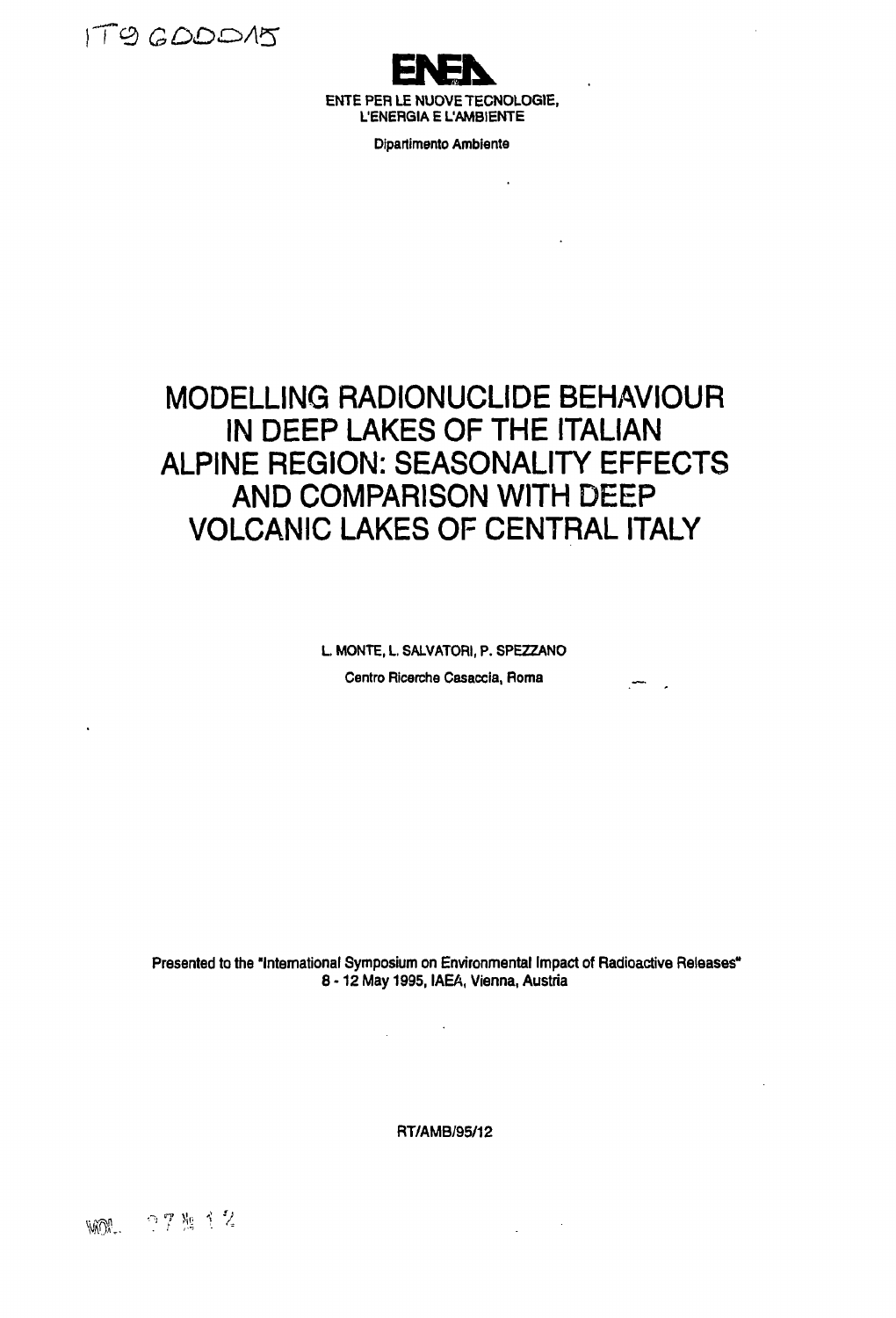## **Testo pervenuto nel agosto 1995**

 $\sim$ 

 $\sim$ 

l.

 $\ddot{\phantom{a}}$ 

l,

 $-$ .

 $\ddot{\phantom{a}}$ 

س ..

 $\ddot{\phantom{a}}$ 

 $\mathbb{R}^3$  .

 $\ddot{\phantom{a}}$ 

 $\overline{\phantom{a}}$ 

J

**I contenuti tecnico-scientifici dei rapporti tecnici dell'ENEA rispecchiano l'opinione degli autori e non necessariamente quella dell'Ente.**

 $\mathbb{Z}$ 

 $\bar{\mathcal{A}}$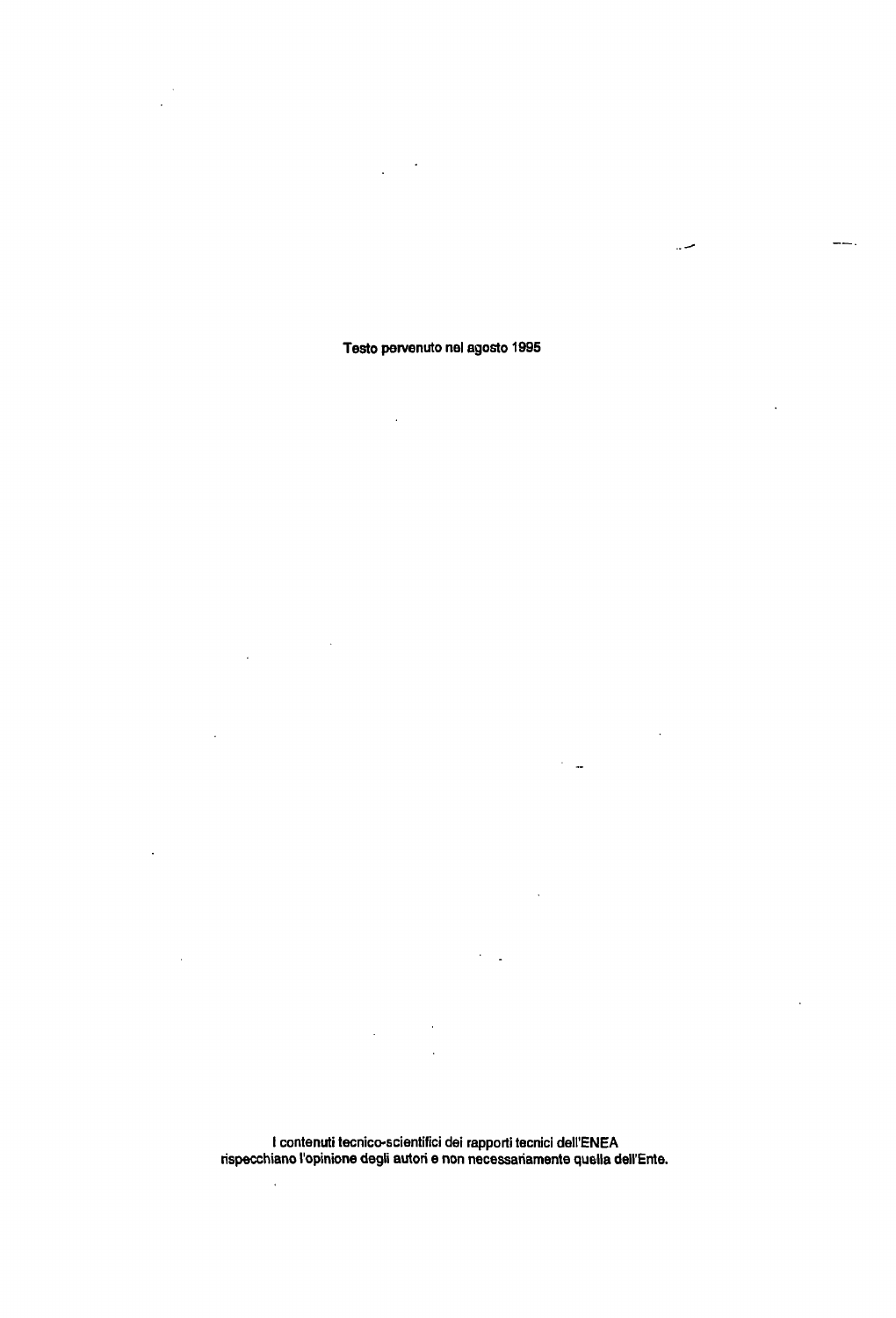#### *Summary*

*The present report describes the results of research carried out following the Chernobyl accident to analyse the behaviour of radionuclides in some Italian lakes. The following lacustrine systems were examined: volcanic lakes Bolsena, Bracciano and Vico (central Italy) and lake Corno (north Italy) whose drainage area is located in the Alpine region. The average residence times of'<sup>n</sup>Cs in water of volcanic lakes are much higher than the* radionuclide residence time in lake Como. As quantitative analyses can show, the

*differences between the mean water retention times of the examined lakes do not suffice to explain this occurrence. Some peculiar seasonal effects (thermal stratification of water and ice/snow melting in lake drainage area) and high sedimentation rates are responsible of <sup>137</sup>Cs efficient removal from water of lake Como.* 

### **Riassunto**

I risultati di alcune ricerche effettuate dopo l'incidente di Chernobyl per analizzare il comportamento dei radìonuclidi in alcuni laghi italiani vengono descrìtti nel presente rapporto tecnico. I sistemi lacustri esaminati sono situati nell'Italia centrale (laghi vulcanici di Bolsena, Bracciano e Vico) e nell'Italia settentronale (lago di Corno caratterizzato da un bacino di drenaggio alpino). I tempi medi di residenza del <sup>137</sup>Cs nelle acque dei laghi vulcanici sono molto alti rispetto al tempo medio di residenza del radionuclide nel lago di Como. Come é possibile dimostrare mediante un'analisi quantitativa, la differenza dei tempi teorici di ricambio delle acque dei laghi oggetto dello studio non é sufficiente a spiegare questo comportamento.

Alcuni effetti stagionali (stratificazione termica delle acque e fusione dei ghiacci e delle nevi nel bacino di drenaggio) e alti ratei di sedimentazione sono responsabili di una più efficiente rimozione del <sup>137</sup>Cs dalle acque del lago di Como.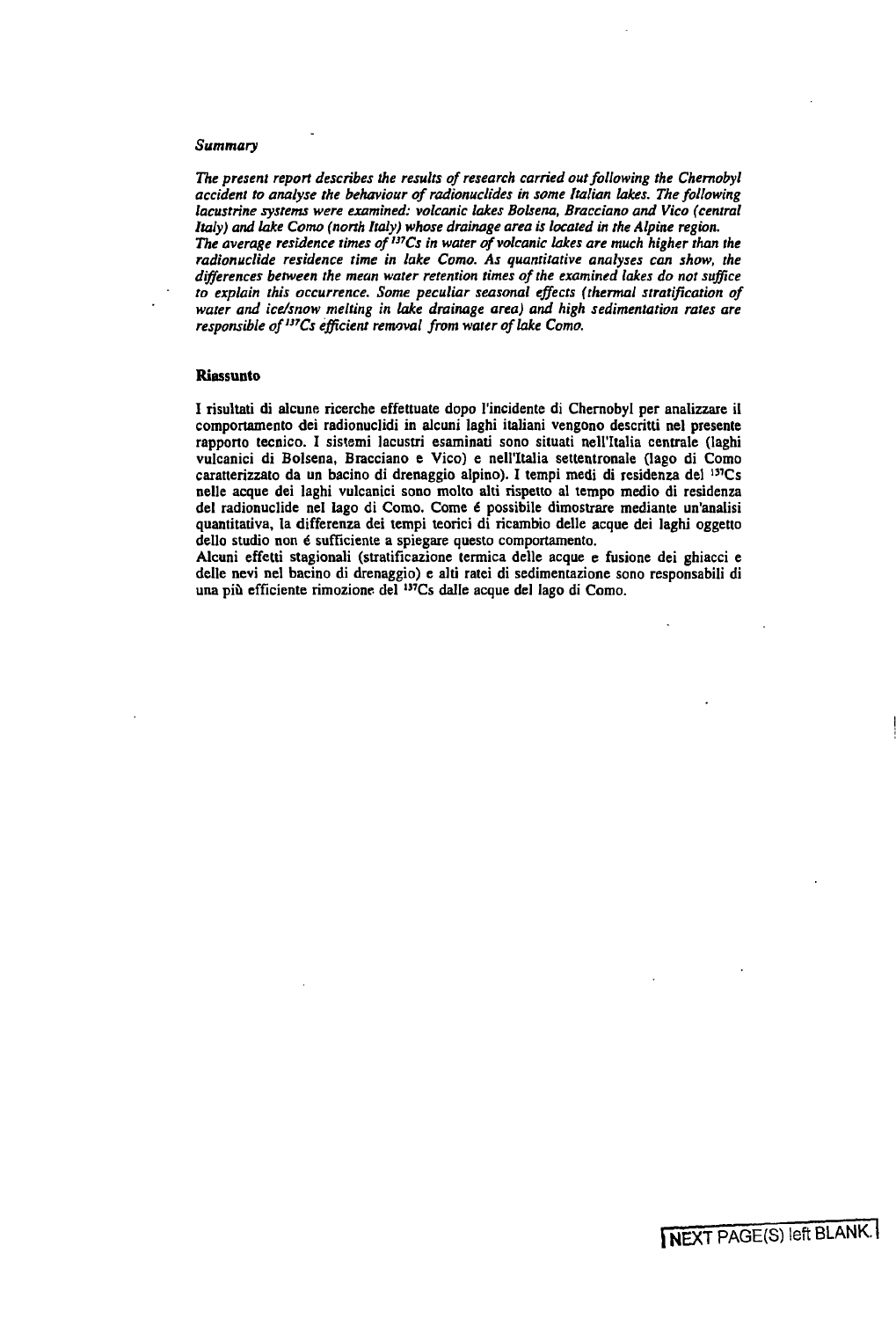### INTRODUCTION

Following the Chernobyl accident researches were carried out on the behaviour of  $137$ Cs in some Italian lacustrine systems. The goal of the present paper is the quantitative analysis, that has been carried out by model MARTE (Model for Analysing Radionuclide Transport in aquatic Environment, Monte et al. 1991, Monte, 1993), of the radionuclide in lake water to explain the peculiarities of the radionuclide time behaviour in volcanic lakes of central Italy and in lake Corno whose drainage area is located in the Alpine region. The comparative analysis of radionuclide behaviour in these two different kinds of lakes may offer valuable information on the phenomena controlling the dynamic of contaminants in lake water. The deposition of  $137<sub>Cs</sub>$ of Chernobyl origin on the North Italy was significantly higher than on central Italy. For instance, around lake Bracciano (Central Italy), the deposition was estimated, approximately, 1000 Bq m<sup>-2</sup>, whereas deposition around lake Como (north Italy) was higher than 20000 Bq m<sup>-2</sup>. This difference in <sup>137</sup>Cs deposition reflected on the initial concentrations of the radionuclide in lake water (90 Bq m<sup>-3</sup> in lake Bracciano,  $>$ 2000 Bq m<sup>-3</sup> in lake Como, May 1986). On the contrary, some years after the accident, the concentrations in lakes of North Italy  $\approx 1$  Bq m<sup>-3</sup> in water of lake Como) were very low compared with the concentrations in volcanic lakes (lake Vico  $\approx$  70 Bq m-3, lake Bracciano  $\approx$  20 Bq m<sup>-3</sup>, lake Bolsena  $\approx$  25 Bq m<sup>-</sup> 3). This peculiar time behaviour can not be explained exclusively accounting the yearly mean water turn-over (average water retention time: 4.5 years for lake Como, 17 years for lake Vico, more than one century for lake Bracciano and lake Bolsena). In the present study the authors will show that some important seasonal phenomena (termal stratification of water and ice melting) and the sedimentation of suspended matter may give reason of the different time behaviour of  $137$  Cs in the examined lakes. This work was partially financed by the Commission of the European Community (contract N° FI3P-CT93-0073).

 $\overline{a}$ 

## DESCRIPTION OF LACUSTRINE SYSTEMS

The main characteristics of the lakes are reported in table 1. Lake Como is of glacial origin and lies in the Alpine region. It is a deep lake with a very large drainage area prevailingly located in high mountain. During the Chernobyl accident the lake was heavily contaminated by  $137Cs$  and <sup>134</sup>Cs wet deposition. The lake shows a stratified structure from around the beginning of May to the end of December. During the spring the water inflow from the catchment shows a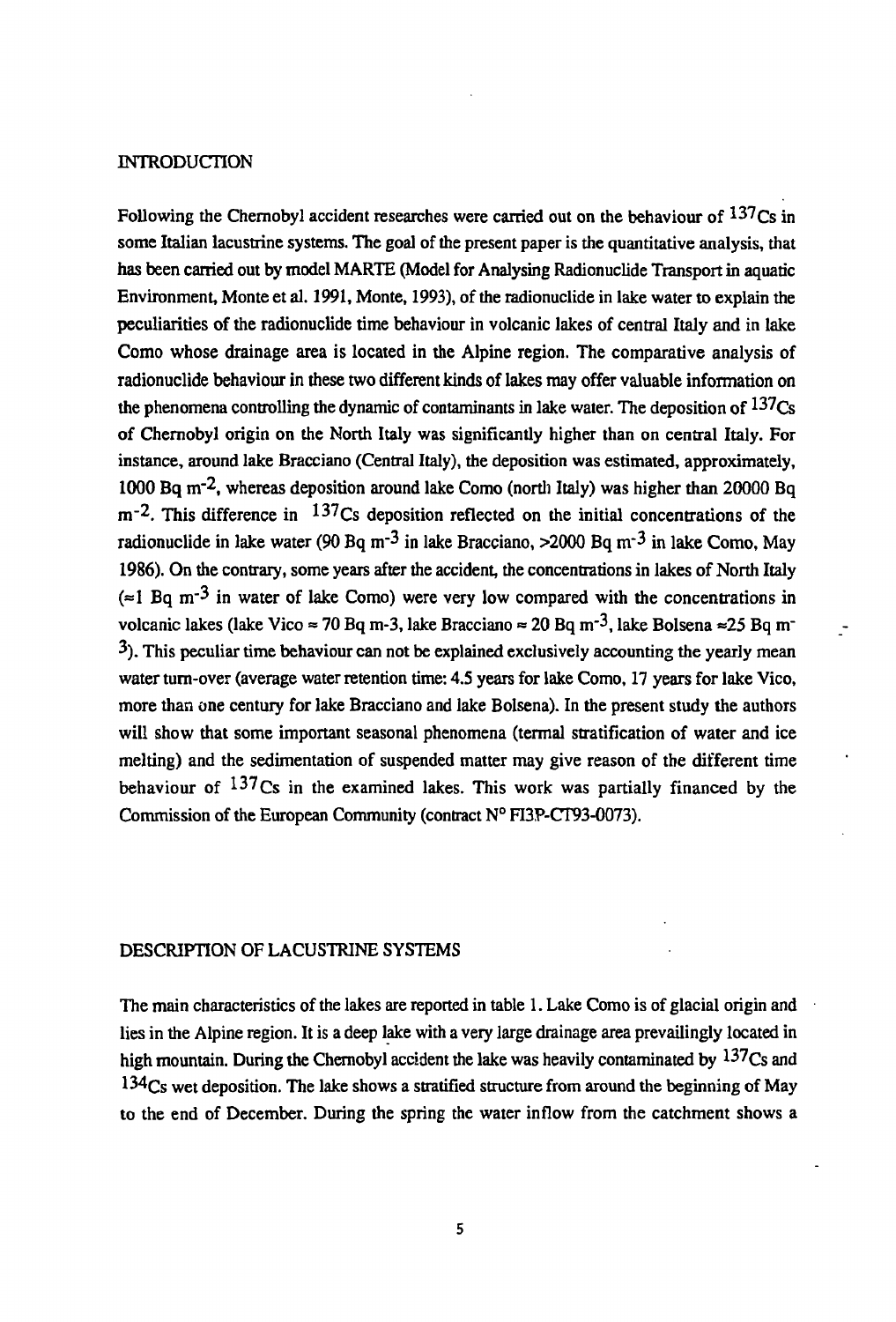marked peak due to ice and snow melting in catchment. Vico, Bolsena and Bracciano are located in Central Italy. They are deep lakes of volcanic origin with very little drainage areas. Each has a small outlet. The above lakes show a stratified thermal structure from the second half of the Spring to the month of December (Monte et al. 1991A, Monte et al. 1993). A detailed description of the characteristic of the lakes are reported by Carollo et al. 1974.

# MODEL DESCRIPTION

Model MARTE was developed to predict the behaviour of radionuclide concentration in water following the deposition of radioactive substances on a lake and its drainage area. The examined processes are the following:

a) direct deposition of radionuclide onto water surface;

b) effect of water thermal stratification on radionuclide diffusion in water,

c) adsorption of radionuclide by suspended matter,

d) radioactive decay;

e) removal of radionuclide, in dissolved form, by the emissary outflow;

f) removal by the emissary of radionuclide attached to suspended matter,

g) sedimentation;

h) diffusion of radionuclide in sediments;

i) migration of radionuclide from catchment basin to lake.

The quantitative formulation of the model (equations and parameter values) is reported by Monte et al, 1991 and Monte, 1993.

The model is solved using STELLA™ (Richmond et al. 1987) Software running on a Macintosh IIci computer (Apple™ Computer, Inc. 20525 Marian Ave. Cupertino, CA 95014). Model structure is reported in figures 1 and 2.

# RADIONUCLIDE BEHAVIOUR IN LAKE WATERS

The time behaviour of radionuclide concentration in surface water of deep lakes shows some peculiarities that are here summarised: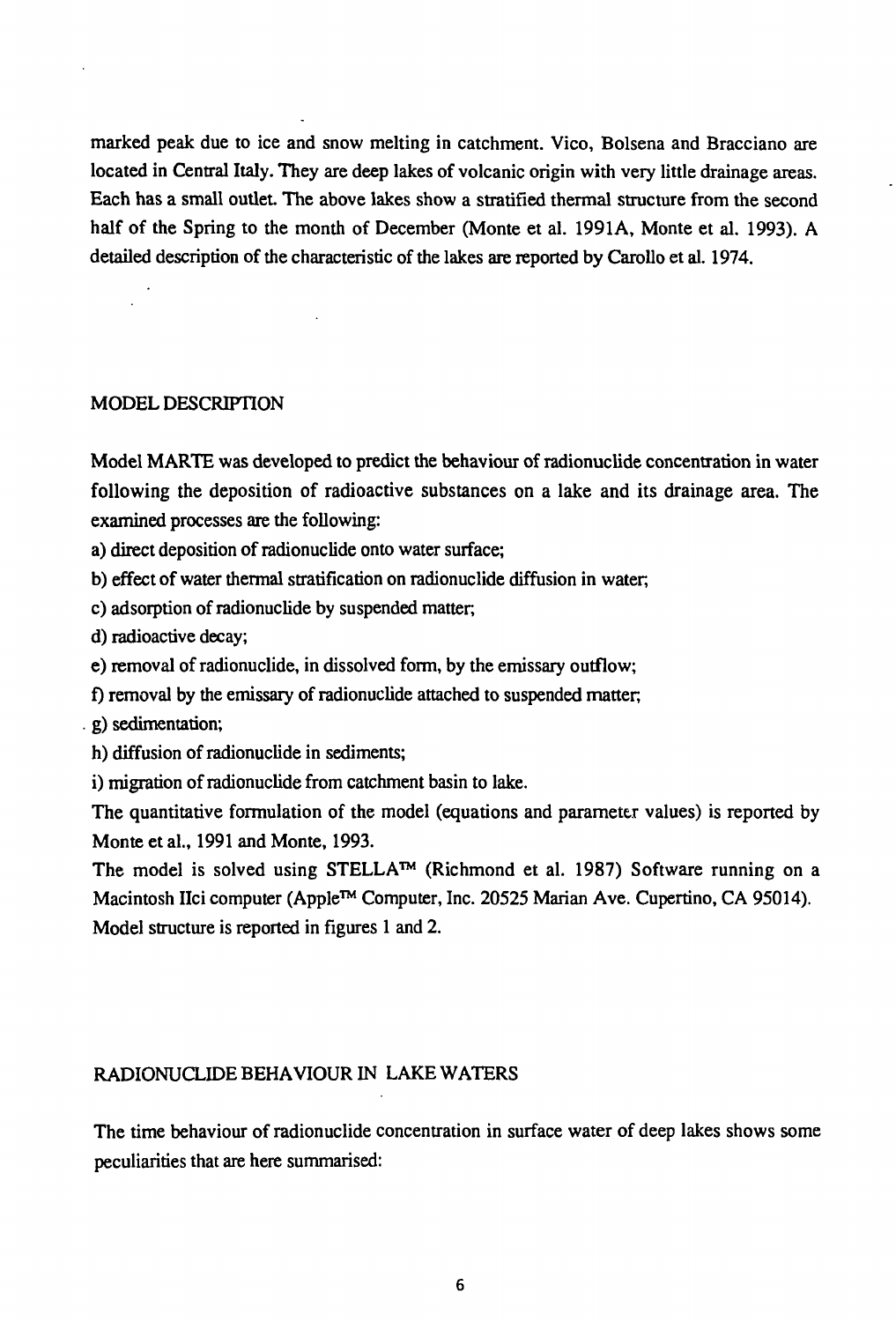a)the water thermal stratification induced an high concentration of radionuclides of Chernobyl origin in lake surface water in Spring and Summer 1986;

b) surface water of lake Como showed, during such period, high  $137C<sub>S</sub>$  concentrations due to the considerable radionuclide deposition on the lake;

c) initial concentrations (May-October 1986) of  $137Cs$  in water of volcanic lakes (Bracciano 90 Bqm<sup>-3</sup>, Vico 500 Bqm<sup>-3</sup>) were lower than in lake Como due to the low levels of radionuclide deposition on these lakes;

d) some years after the Chernobyl accident the concentrations of  $137Cs$  in water of volcanic lakes were higher than the concentration in lake Como (and, generally, in lakes of North Italy). Figure 3 shows the time behaviour of  $13/Cs$  concentration in water (epilimnion) of the examined lakes.

A non negligible amount of  $137Cs$  due to the nuclear tests in atmosphere of past decades is present in lake Bracciano. The concentration in water of  $137Cs$  of Chernobyl origin was estimated to be approximately the 50% of the total radionuclide concentration. This evaluation was carried out by the measurements of  $134C$ s concentration in water and using a ratio 134Cs/137cs of about 0.5 at l-May-1986 (Monte et. al. 1990).

## DISCUSSION AND CONCLUSIONS

The behaviour of dissolved substances in deep lakes is influenced by seasonal effects due to thermal stratification of water and to the dependence of the lake water residence time on the ice and snow melting and on rain rates in drainage area. During the stratification period (second half of Spring to first half of Autumn), the temperature of water of Italian deep lake shows a typical vertical profile comprising three main layers: the epilimnion, thermocline and hypolimnion. In such period the diffusion coefficient of dissolved substances from the epilimnion to the hypolimnion, through the thermocline, is lower than during the mixing period. As consequence, the vertical distribution of dissolved substances in water is not homogeneous. Contaminant substances, accidentally introduced into the epilimnion during the stratification period, accumulate in this upper layer of lake water up to the winter when phenomena of water mixing result in dilution of the radionuclide in the entire lake volume. The average residence times of water and of dissolved substances in lakes of Alpine region, strongly depend on the snow and the ice melting. Both the stratification and ice/snow melting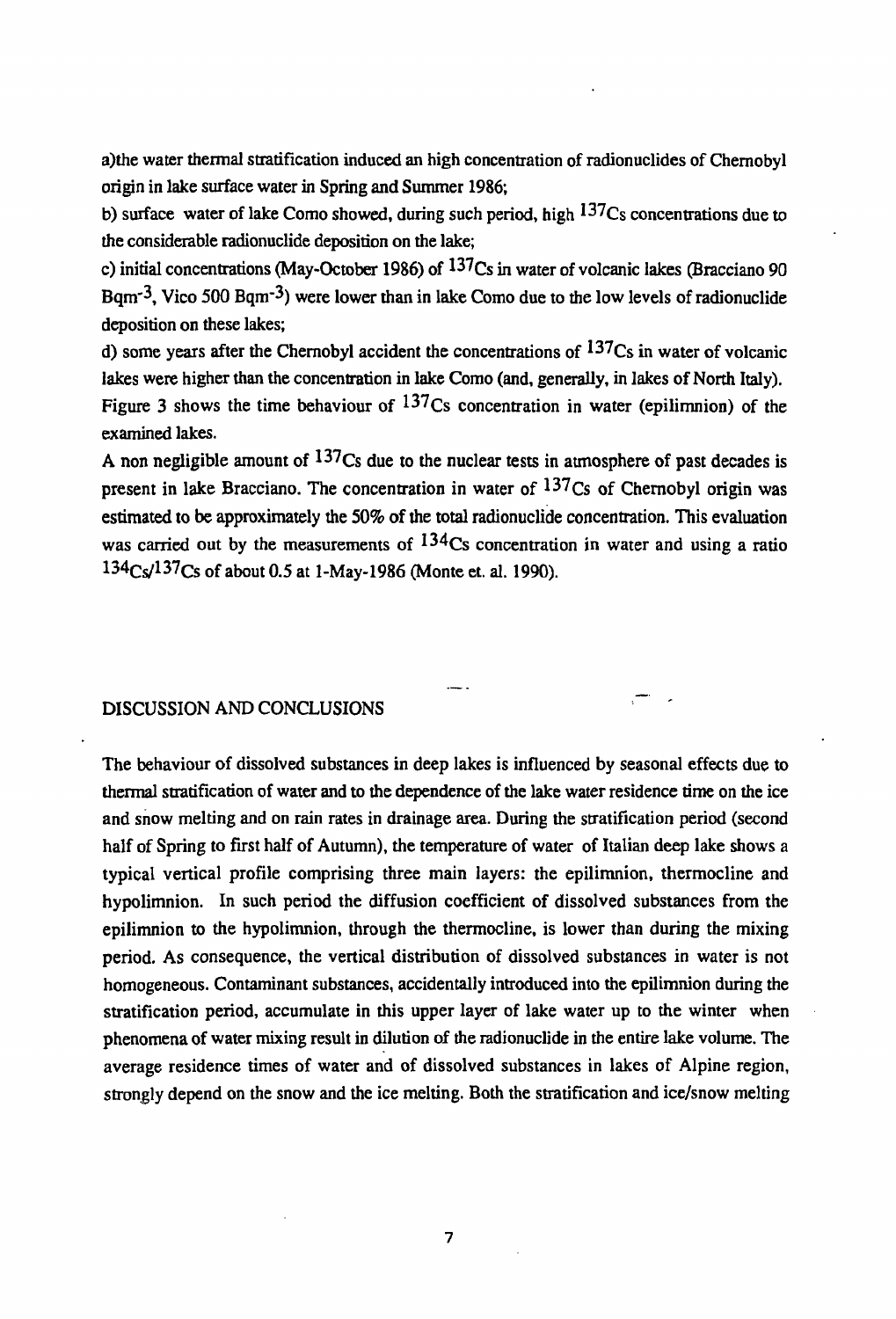occur in the Spring-Summer period and considerably contribute to the turn-over of water and, consequently, of contaminant substances in lakes of North Italy.

Indeed, the thermal stratification, in conjunction with increased levels of water inflow and outflow, may imply a mean water residence time in the epilimnion significantly lower than the yearly mean water residence time in the whole lake.

Volcanic lakes in Central Italy are affected by phenomena related to thermal water stratification. These lakes are characterised by very small drainage areas and, consequently, by negligible contribution of water from the catchment and by low levels of sedimentation. On the contrary, lakes of large drainage areas may show high sedimentation rate due to the transport, by inlets, of suspended matter from the catchment to the lake. The described time behaviours of  $137Cs$ concentrations in water can not be explained exclusively by the mean water retention time of the different lakes (lake Como 4.5 years, lake Vico 17 years, lake Bracciano 137 years, Bolsena = 121 years) and on the different lake mean depths (Vico 20 m, Bracciano 89 m Como 153 m, Bolsena  $= 81$ ) that represent some of the most important factors involving the radionuclide dilution in water.

Indeed lake Como, 7-8 years after the contamination event, shows an approximate level of radionuclide concentration in water of 1 Bq m<sup>-3</sup>, whereas waters of volcanic lakes show higher levels of contamination. 137cs concentration in water of lake Bracciano, for instance, is of the order of 20 Bq m<sup>-3</sup> (10 Bq m<sup>-3</sup> are of Chernobyl origin). The initial concentration in lake Como was approximately 2700 Bq m<sup>-3</sup> (Capra et al. 1988). Supposing that the initial amount of radionuclide is concentrated in a layer of 10 m corresponding to the average thickness of the epilimnion, the concentration, after the dilution, would become approximately 2700\*10/150 (a factor 15 lower than the initial value). 7 years after the accident, using a mean water residence time of 4.5 years, we get that the concentration in water is a factor 5 lower. As consequence, the concentration in lake should be, approximately, a factor 75 lower than the initial concentration in epilimnion, that is,  $\approx 36$  Bq m<sup>-3</sup>, a value significantly higher than the experimental one. Similar calculations for lake Bracciano give an approximate concentration of 10 Bq  $\text{m}^{-3}$ , in agreement with the experimental concentration of  $137\text{Cs}$  Chernobyl origin. These approximate calculations give a concentration in lake Vico of  $\approx$ 160 Bq m<sup>-3</sup>, a value that is close to the experimental data. On the other hand the ratio between the radionuclide concentrations in epilimnion of lake Corno and lake Bracciano is about 20 at May 86; the same ratio is, approximately, 0.1 seven years after the Chernobyl accident. As demonstrated by the previous discussion, this significant variation of the ratio can not be explained by the radionuclide dilution in water during the mixing period and by a yearly water turnover of 4.5 years in lake Corno. Figure 3 apparently shows that the decrease with time of the radionuclide concentration in lake Corno is faster than in the volcanic lakes. In the case of lake Corno, other

8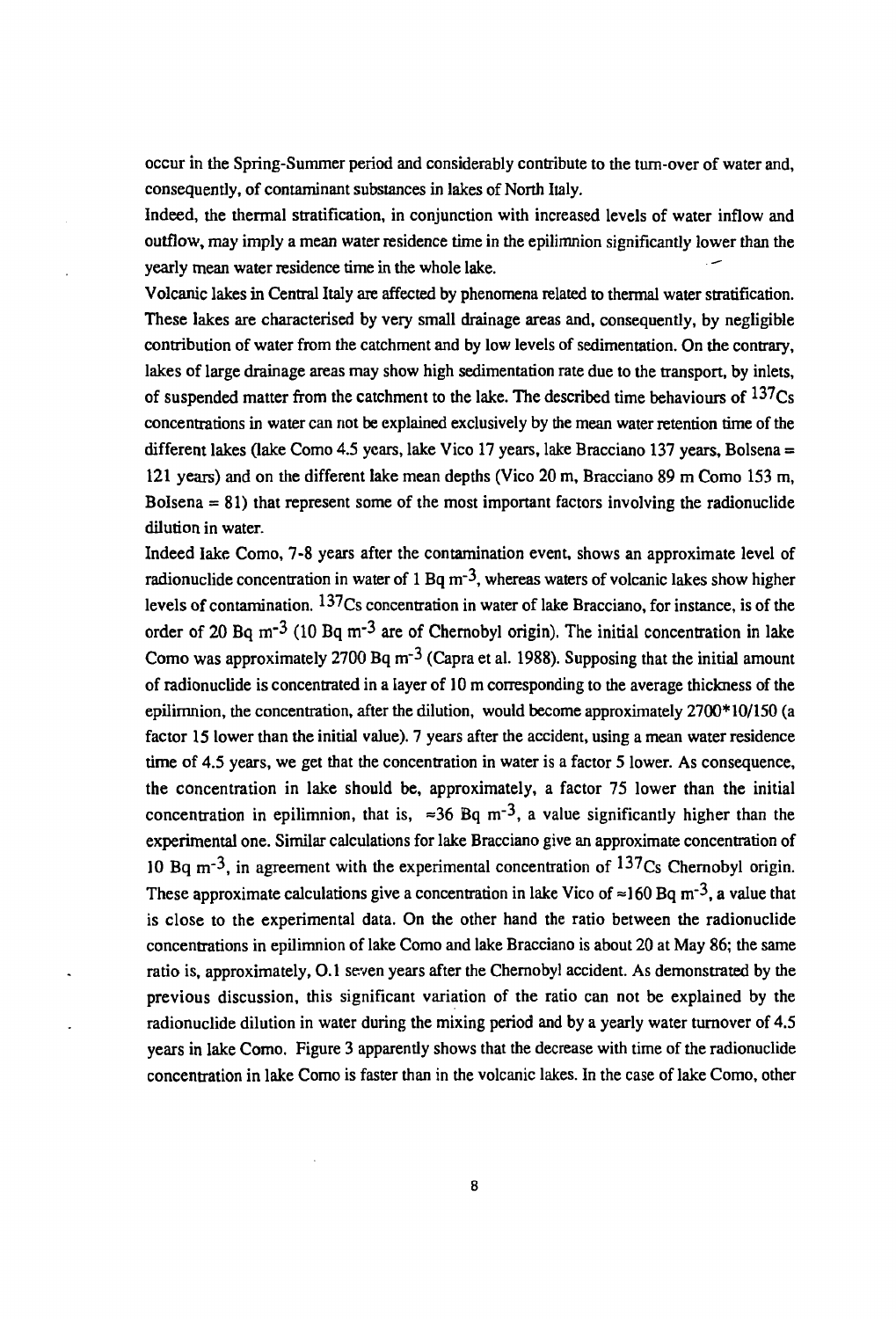phenomena play an important role in removing the radioactivity from the water column. The low value of radionuclide concentration in lake Como, 7 years after the Chernobyl accident, may be explained accounting the following occurrences:

a) Seasonal effects contribute to remove more efficiently the radionuclide from the lakes of Alpine region. During the stratification period the flux of water from the catchment to the lake (and the outflow of water from the lake) is very high due to the melting of ice and snow and to the Autumn rain. As consequence the residence time of water in the epilimnion is significantly lower than the mean water residence time averaged over the year. Indeed, whereas the mean water residence time for the entire water volume is of about 4.5 years, the mean water residence time in the epilimnion during the stratification period is considerably lower (months). During the Spring-Autumn 1986 the deposited radionuclide remained, prevailingly, in the upper layer of the lake water. As consequence, during that period, a large part of the total amount of 137<sub>Cs</sub> deposited on lake Como was removed from the epilimnion by the water outflow.

b) Sediment and suspended matter of lake Como are characterised by kd (partition coefficient sediment/water) values higher than the corresponding values in volcanic lakes (order of magnitude of k<sub>d</sub>: lake Como k<sub>d</sub> $\approx$  10<sup>2</sup> m<sup>3</sup> kg<sup>-1</sup>, volcanic lakes 10 m<sup>3</sup> kg<sup>-1</sup>). The high radionuclide interaction with suspended matter and bottom sediment implies a more efficient removal of radionuclide from the water column; moreover sedimentation plays an important role in lake Como, whereas, in volcanic lakes, this effect is less important due to the low values of kd and to the low levels of sedimentation rates.

Figures 4, 5 and 6 show the experimental results of  $137Cs$  contamination of water with the predictions of model MARTE. The model results are in good agreement with the experimental data. The fast decrease of  $^{137}Cs$  concentration in water of lake Como was simulated using values of k<sub>d</sub> and sedimentation higher than the values used for volcanic lakes (lake Como:  $k_d$ =50 m<sup>3</sup> kg<sup>-1</sup>, order of magnitude of sedimentation rate 10<sup>-8</sup> kg m<sup>-2</sup> day<sup>-1</sup>; volcanic lakes:  $k_d = 15 \text{ m}^3 \text{kg}^{-1}$ , sedimentation rate = negligible) and accounting the seasonal variation of the water inflow from catchment. Results of simulation carried out using value of kd and sedimentation rate for lake Como similar to the values used for volcanic lake are, at least, one order of magnitude higher than the experimental values. Figure 7 shows the model results obtained for lake Como in three different circumstances:

a) seasonal effects (thermocline formation and snow and ice melting) and sedimentation are neglected (k<sub>d</sub>=15 m<sup>3</sup>kg<sup>-1</sup>, sedimentation rate =0);

b) seasonal effects are considered whereas sedimentation is neglected;

c) both seasonal effects and sedimentation are considered.

On the hypotheses a) and b), the predicted values are significantly higher than results obtained on hypothesis c) corresponding to the data reported in figure 4.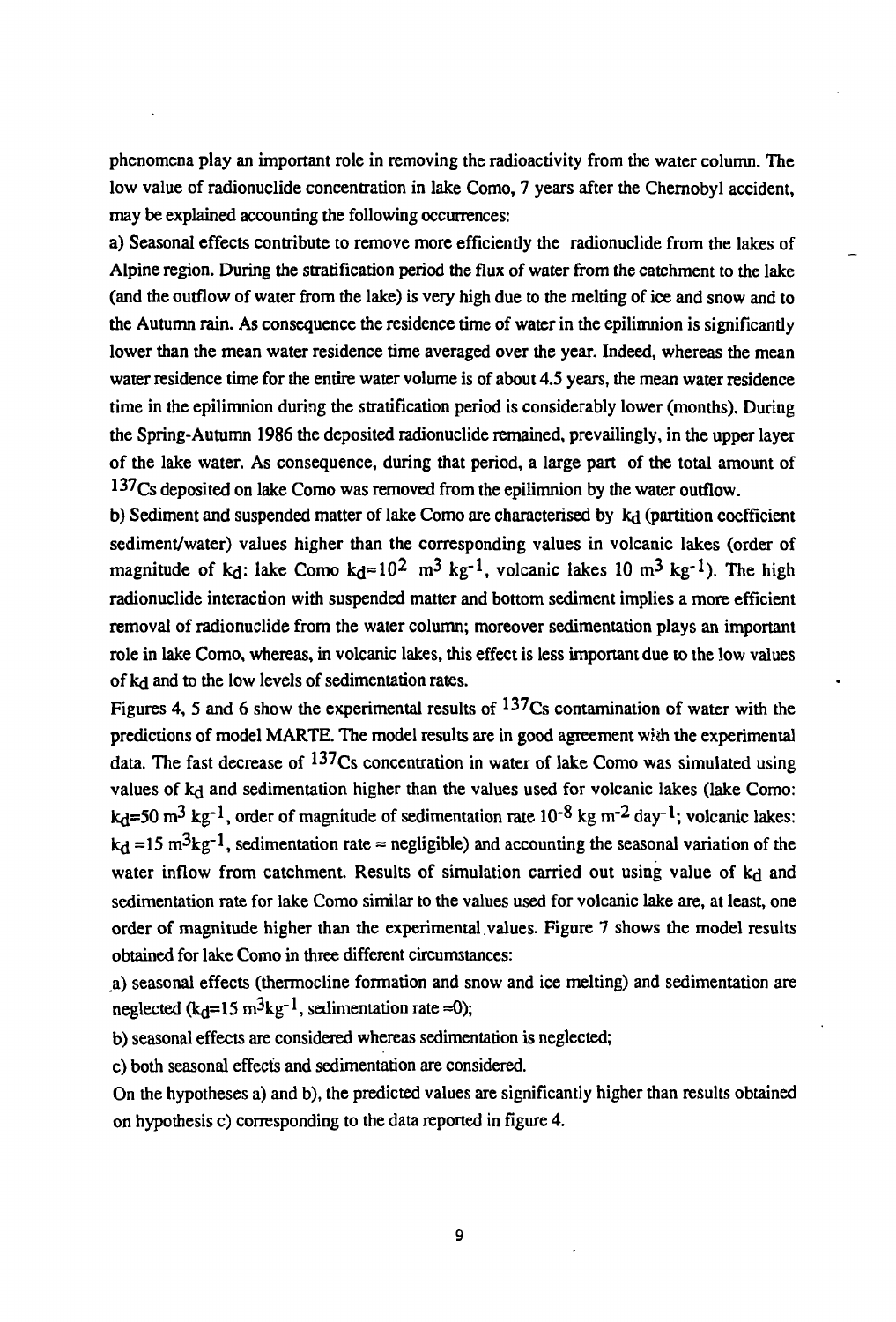### **REFERENCES**

D. Capra, U. Facchini, V. Gianelle, G. Ravasini, O. Ravera, L. Volta, A. Pizzala, P. Bacci. Incidente Chernobyl: La deposizione al suolo di radioelementi nei siti padani e nelle vallate alpine; la contaminazione radioattiva del lago di Corno. Acqua-Aria - 3 -1988,305-319

A. Carollo, L. Barbanti, M. Gerletti, G. Chiaudani, I. Ferrari, A. M. Nocentini, G. Bonomi, D. Ruggiu, L. Tonolli. Indagini limnologiche sui laghi di Bolsena, Bracciano, Vico e Trasimeno.

L. Monte, Quaggia S., Pompei F., Fratarcangeli S. The Behaviour of 137Cs in Some Edible Fruits. J. Environ. Radioactivity 11 (1990) 207-214.

L. Monte, S. Fratarcangeli, S. Quaggia, F. Pompei & G. Andrasi. A Predictive Model for the Behaviour of Dissolved Radioactive Substances in Stratified Lakes. J. Environ. Radioactivity 13 (1991) 297-308

L. Monte. A Predictive Model for the Behavior of Radionuclides in Lake Systems. Health Physics, September 1993, Volume 65, Number 3.

L. Monte, C. Battella, S. Fratarcangeli, F. Pompei, S. Quaggia. Il comportamento termico di alcuni laghi dell'Italia centrale: analisis preliminari dei dati acquisiti durante le campagne di misura effettuate nel 1991; ENEA RT/AMB/91/301991A

L. Monte, C. Battella, S. Fratarcangeli, F. Pompei, S. Quaggia. Indagine sulle caratteristiche termodinamiche del lago di Bolsena. ENEA RT/AMB/93/03 (1993)

B. Richmond, P. Vescuso, S. Peterson. User's Guide to STELLA™. Software from High Performance Systems. Dartmouth, New Hampshire. 1987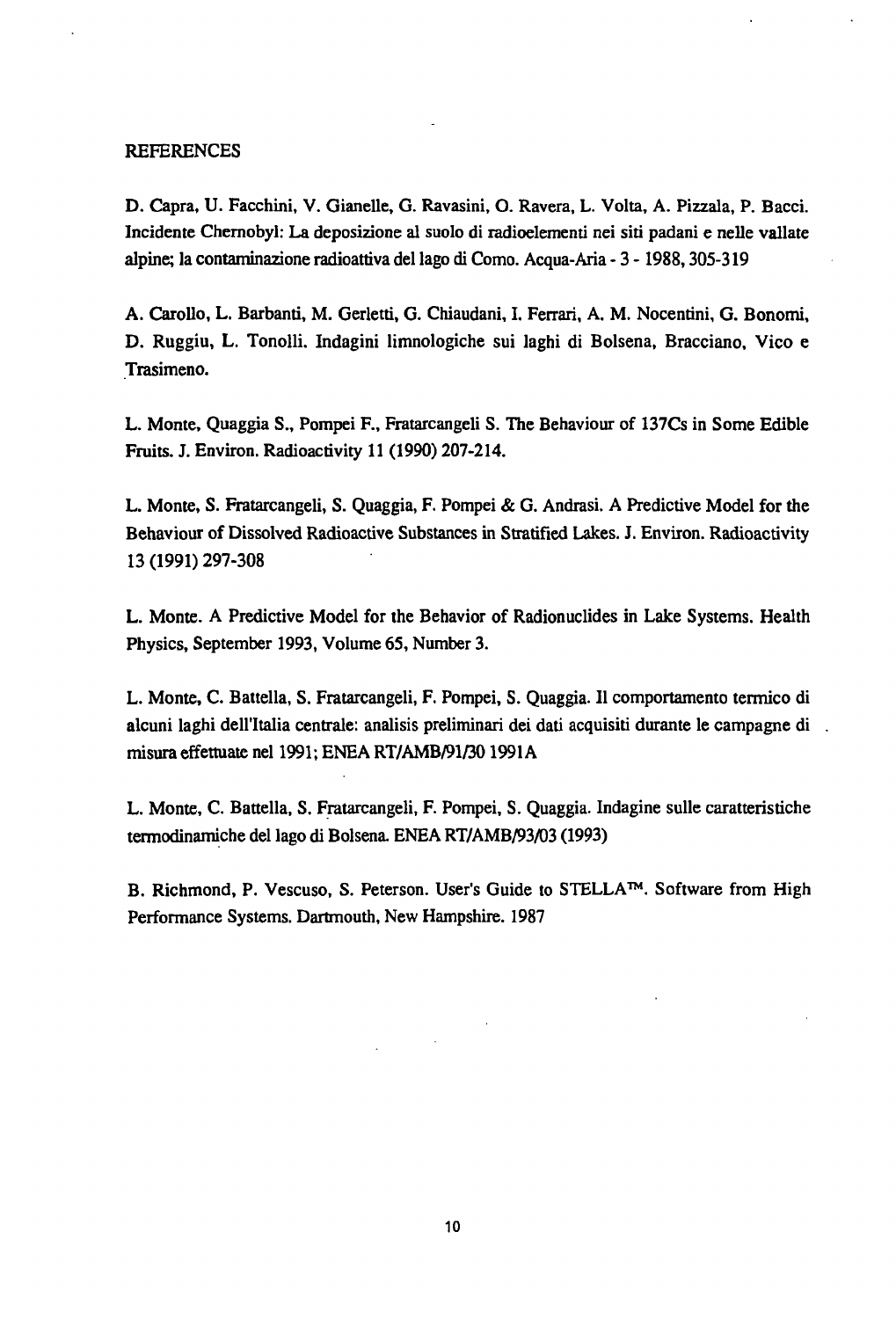# **TABLE 1. LAKE CHARACTERISTICS**

 $\ddot{\phantom{a}}$ 

 $\ddot{\phantom{0}}$ 

 $\ddot{\phantom{a}}$ 

|                                           | Como      | <b>Bolsena</b> | <b>Bracciano</b> | Vico |
|-------------------------------------------|-----------|----------------|------------------|------|
| Mean depth (m)                            | 153       | 81             | 89               | 22   |
| Surface of lake (km <sup>2</sup> )        | 145       | 114            | 57               | 12   |
| Surface of lake<br>drainage area $(km2)$  | 4570      | 273            | 147              | 41   |
| Mean water retention<br>time (years)      | 4.5       | 121            | 137              | 17   |
| $137Cs$ deposition (kBq m <sup>-2</sup> ) | $20 - 30$ | $\approx 3$    |                  | 8    |



#### **FIGURE 1**

**Structure of model MARTE**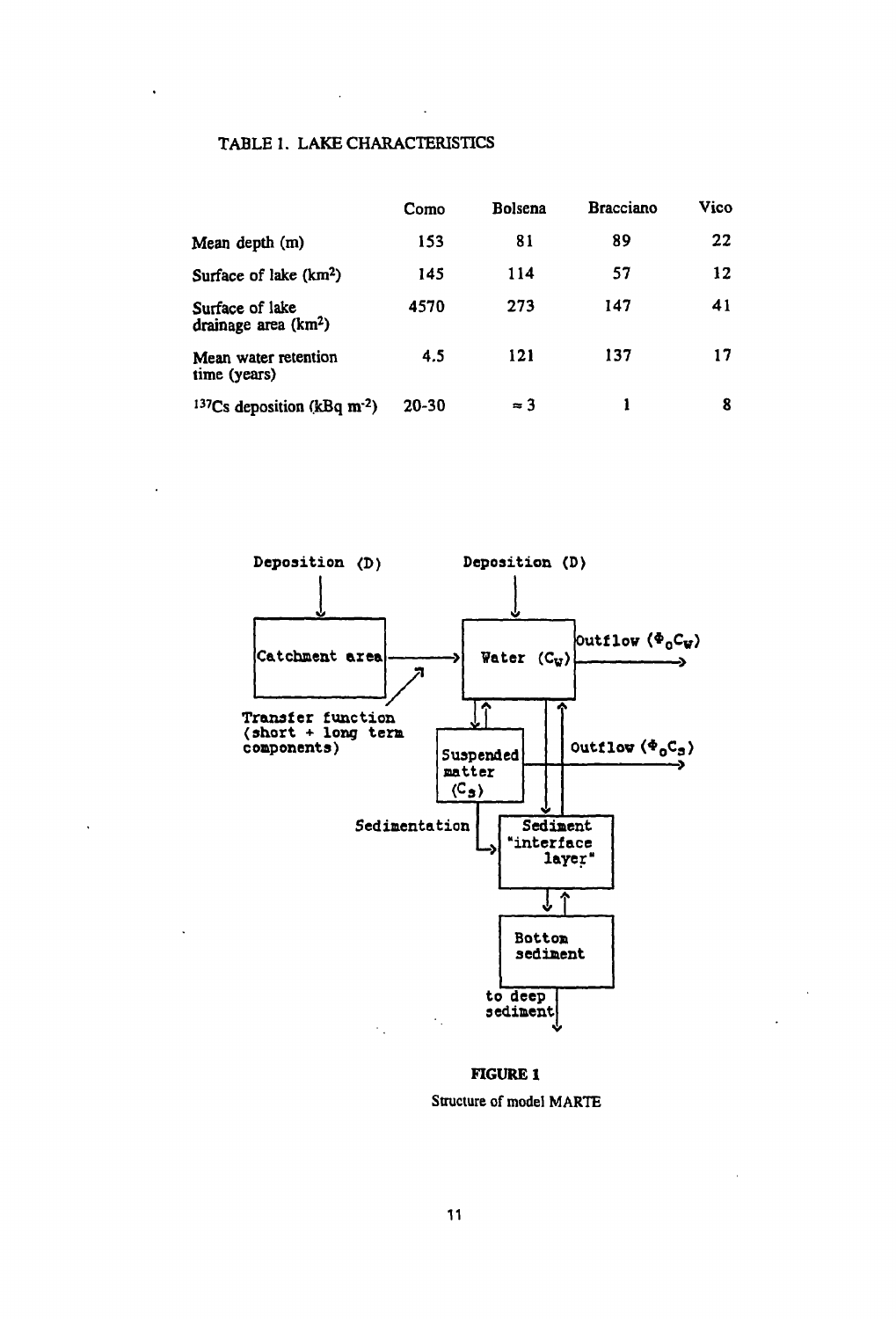

**FIGURE 2**

**Structure of model MARTE for predicting vertical profile of radionuclide concentration in water.**



### **FIGURE 3**

**Experimental values of radionuclide concentrations in waters of lakes Comò, Bolsena, Bracciano and Vico.**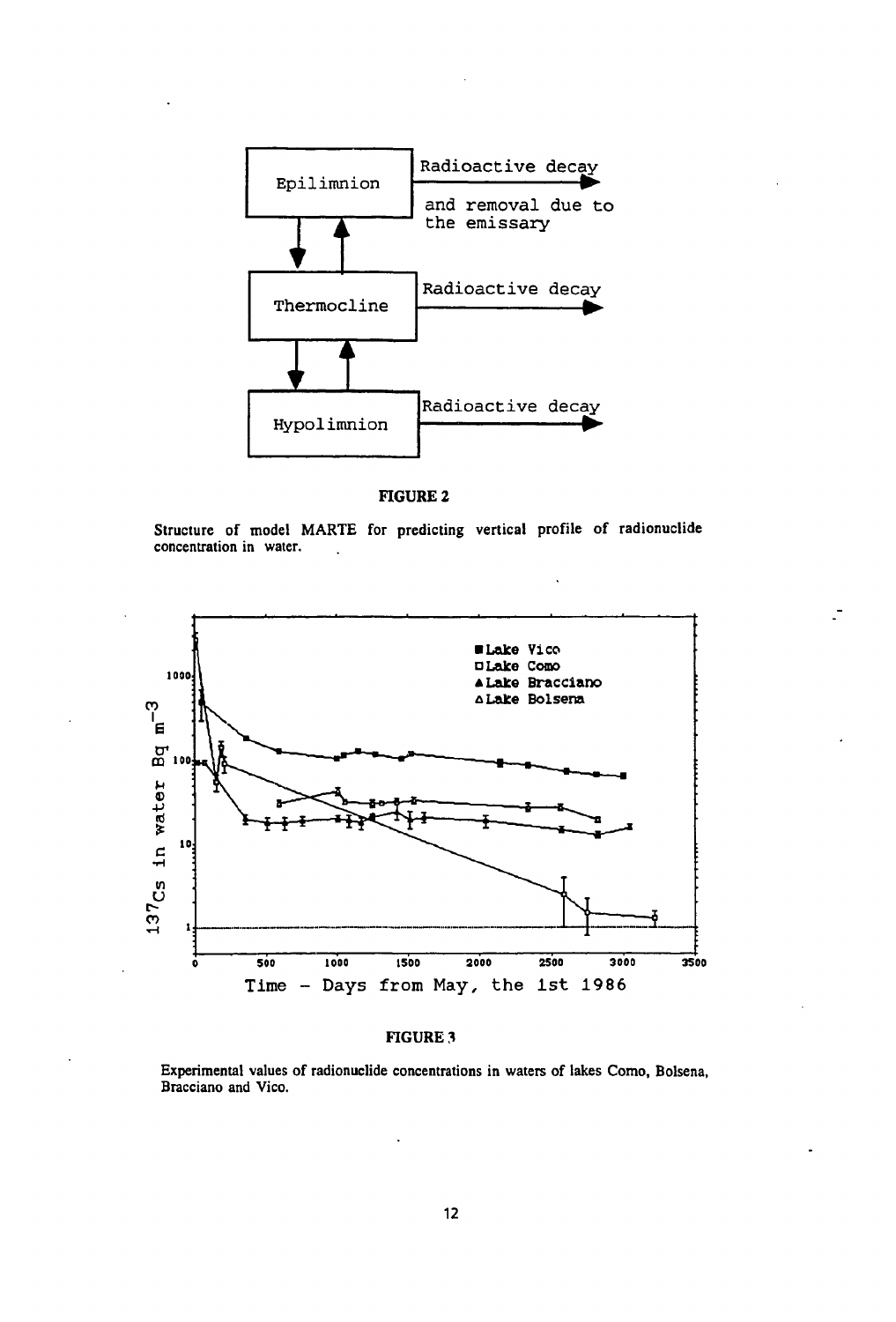



**Comparison of model predictions and experimental values (lake Corno, lake Bracciano, lake Vico).**  $\overline{a}$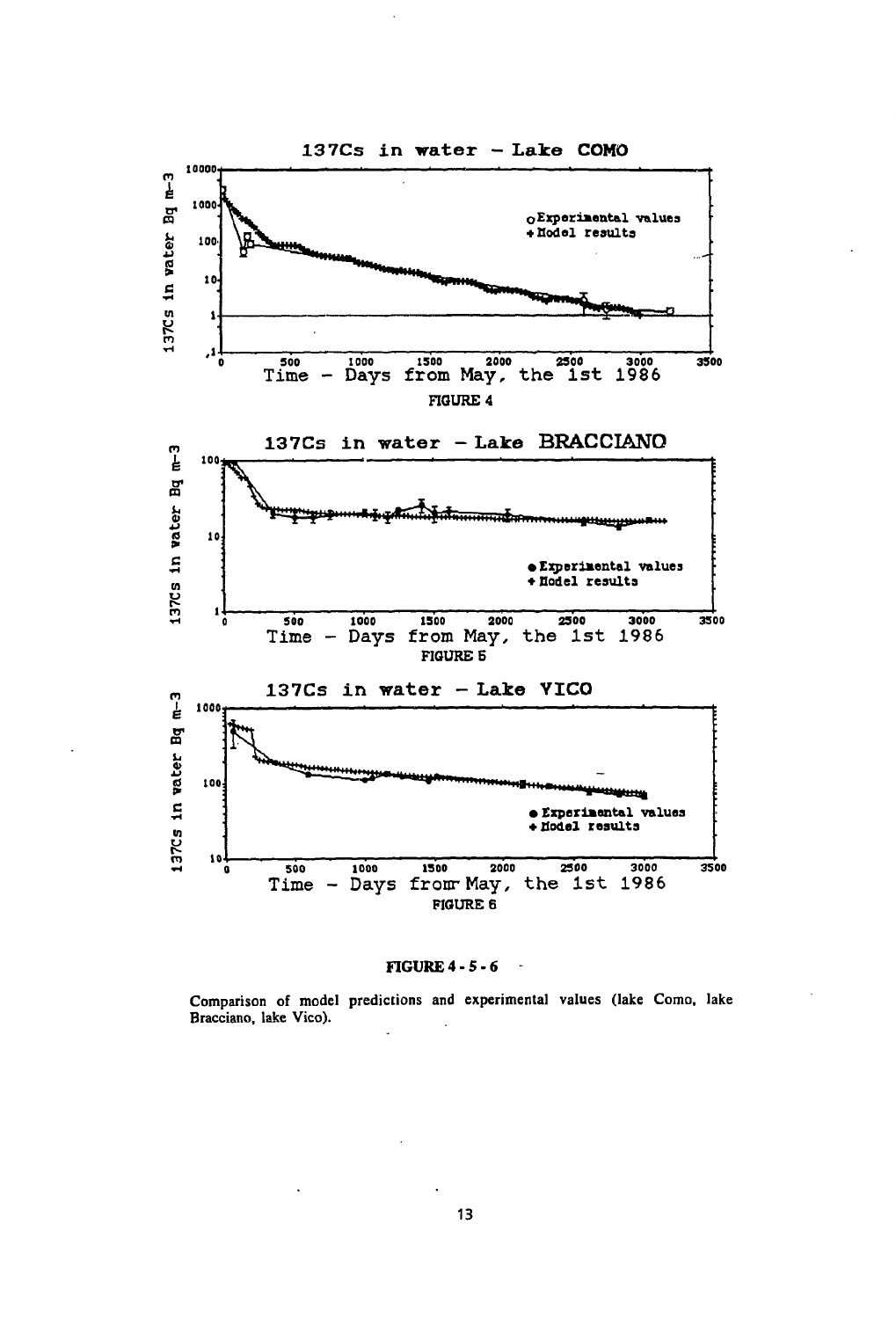

#### **FIGURE 7**

**Model results obtained on three different hypotheses: a) neglecting seasonal effects and sedimentation; b) neglecting sedimentation and considering seasonal effects; c) considering both seasonal effects and sedimentation.**